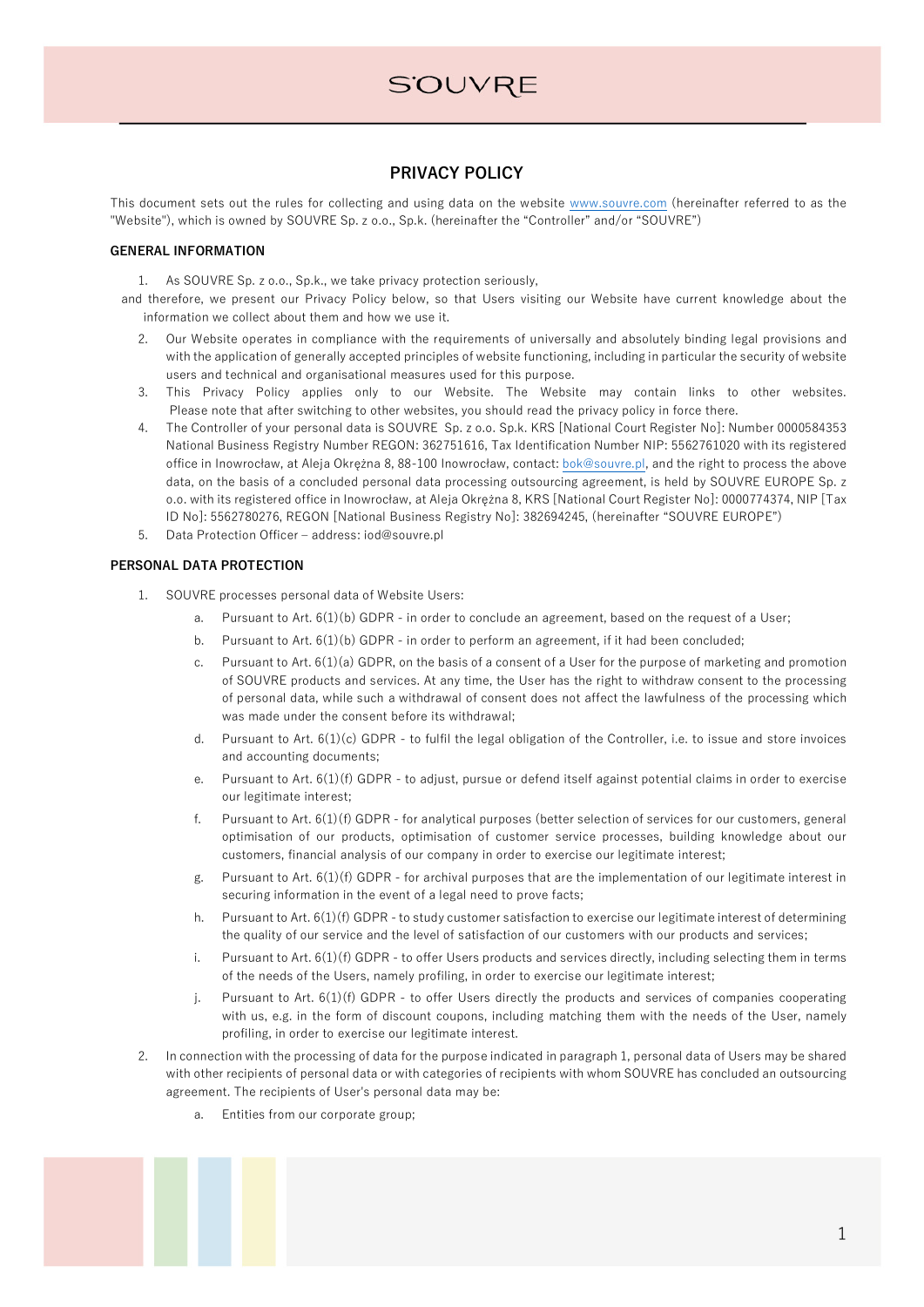## **S'OUVRE**

- b. Entities with whom we cooperate, which support us e.g. by providing accounting, logistic, IT, marketing, legal, insurance, graphic, promotional, or correspondence handling services, or which support our Customer Service process;
- c. other Partners authorized to build a Structure, provided that the User has given his consent
- d. Entities providing postal or courier services and payment service providers;
- e. Entities purchasing receivables if a User fails to pay our invoices.
- 3. Users' personal data will be processed for the period necessary to implement the processing purposes indicated in point 1:
	- a. Personal data resulting from the conclusion of an agreement will be processed for the duration of the agreement and for the period in which claims related to this agreement may be submitted, in accordance with the limitation periods specified in the Civil Code;
	- b. If the agreement is not concluded within 30 days of the submission of the application for registration by the candidate for the SOUVRE Club member, personal data related to discussions about this agreement will be immediately removed, except for the data needed for the purpose of direct marketing, obtained with the express consent of the User;
	- c. The data processed for the purpose of direct marketing of our products and services can be processed until the User objects to their processing for this purpose or we find that they have become obsolete;
	- d. The data necessary to fulfil the legal obligation of the Controller for the period for which we are required by the law to store data, e.g. tax data.
- 4. In connection with the processing of personal data by SOUVRE, the User has the right to:
	- a. Access the data pursuant to Art. 15 GDPR;
	- b. Correct the data pursuant to Art. 16 GDPR;
	- c. Remove the data pursuant to Art. 17 GDPR;
	- d. Limit the processing of data pursuant to Art. 18 GDPR;
	- e. Object to the processing of data pursuant to Art. 21 GDPR;
	- f. Transfer the data pursuant to Art. 20 GDPR.
- 5. In the event that the processing of personal data by SOUVRE violates the provisions of the GDPR, the User has the right to lodge a complaint with the supervisory body, i.e. the President of the Office for Personal Data Protection with its registered office in Warsaw (00-193), ul. Stawki 2. The User has the right to lodge a complaint with the competent supervisory authority in the country, in where he usually resides or works, or in the country where the alleged violation took place.
- 6. In the process of selling products and managing a partner network, we make decisions in an automated manner, including profiling, based on data received during registration to the SOUVRE Club and/or placing orders, using ICT systems. Profiling means the processing of personal data consisting in using Users' personal data to analyse their preferences or future behaviours.
- 7. Automated decision-making is necessary for the purpose of concluding the agreement and for its implementation and is based on the User's consent.
- 8. The provision of data is voluntary. Failure to provide personal data will result in the inability to conclude an agreement with the User.
- 9. Regardless of the rights listed in point 4, Users may at any time object to the processing of their data (including profiling) for direct marketing purposes. Having received a request regarding this matter, we are obliged to stop processing the data for this purpose. In special situations, the User may at any time object to the processing of personal data (including profiling) if the basis for the use of the data constitutes our legitimate interest or public interest. In such a case, after considering the request, we will no longer be able to process the personal data whom the objection concerns on this basis, unless we prove that there is:
	- a. Important legal basis for data processing, which under applicable law is considered superior to the interests of Users, their rights and freedoms;
	- b. Basis for adjustment, pursuit or defence of claims.

In each case, SOUVRE as the Controller is responsible for data use in a safe manner, in accordance with the agreement and applicable laws.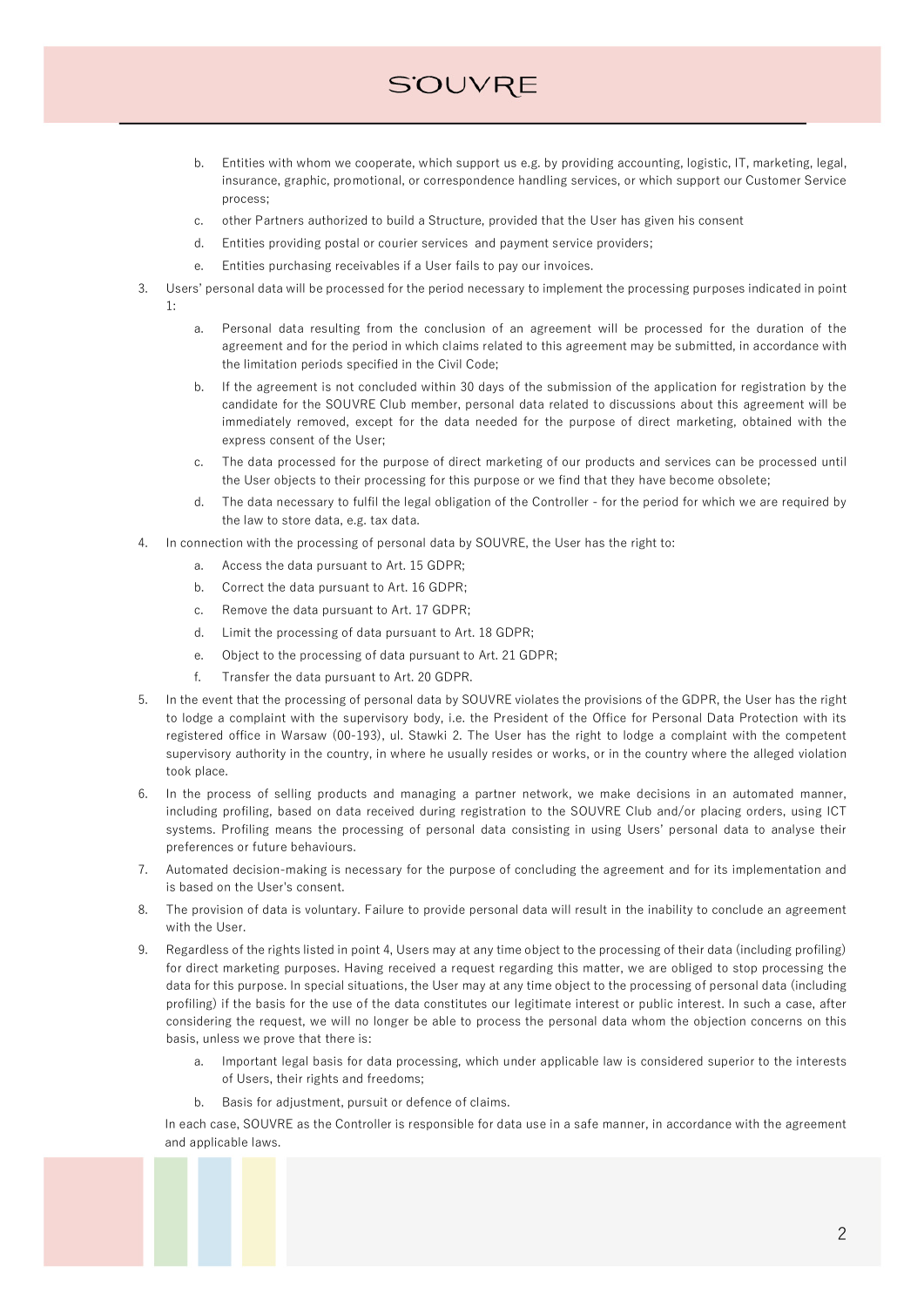# **S'OUVRE**

- 10. The Website www.souvre.com uses the SSL protocol for the domain plus a hardware firewall with built-in antivirus software, which ensures confidentiality, security of data transfer and integrity of data transmission.
- 11. SOUVRE EUROPE collects the data of Website Users in the following way:
	- a. By entering these data by candidates for members of the SOUVRE Club in the fields of the Registration Form of the SOUVRE Club provided on the Website;
	- b. By Users' entering the data in order form fields available on the Website;
	- c. By saving cookie files ("cookies") on the User's device;
	- d. By collecting web server logs.

### **INFORMATION ON COOKIES**

- 1. Cookie files (aka "cookies") are IT data, in particular text files, which are stored in the User's end device and are intended for using the Website's pages. Typically, cookies include the name of the website they originate from, the time they are stored on the User's end device and a unique number that allows us to perform statistical calculations concerning our Website's popularity, most often visited categories or the end User's interests. It also indicates the necessary corrections to rarely visited sub-sites. As a Web host, we also record and read information in the localStorage data warehouse. Moreover, cookies and localStorage information transfer allow the Website/Mobile Application to maintain User's session after logging in to the website, thus eliminating the need for re-logging on each sub-site of the Website.
- 2. Because of the method of storage, there are two types of cookie files:
	- a. Session cookies the files maintaining User's session continuity. These are temporary files recorded in the browser until the User logs out.
	- b. Persistent cookies stored for a specified duration in User's browser parameters or until they are manually removed.
- 3. Cookies and information recorded in the localStorage do not have a negative impact on the operating system of the User. They do not modify system or data files and do not target the functionality and performance of the system. Identification is performed anonymously and without using names. The information we receive is intended to let us know how the Website is used.
- 4. The software used for browsing websites (web browser) in many cases allows the storage of cookies on the end device of the User by default. Users of the Website www.souvre.com may change cookie settings at any time.
- 5. Because of their function, we use the following cookie files on our Website:
	- a. The necessary cookies allowing access services to the Website;
	- b. Security cookies to detect abuse;
	- c. Performance cookies to collect information on how the Website is used;
	- d. Functional cookies to record User's settings;
- 6. The data collected will be used for profiling and personalising content.
- 7. In the event that you refuse to provide us with consent to use cookies and localStorage for the aforementioned purposes, we will have to record a cookie file keeping such information on your device. If your browser settings do not allow it, we will have to ask you to provide consent each time to record such information.
- 8. If you don't want to use automatic recording, you have to reconfigure your Internet browser and use the option of automatic refusal. The settings allow managing other options, such as cookies. Below you can find links to the official pages of the most commonly used Internet browsers, including description of cookies and instruction on managing cookies.

### Internet Explorer:

https://support.microsoft.com/pl-pl/help/17442/windows-internet-explorer-delete-manage-cookies

Mozilla Firefox: http://support.mozilla.org/pl/kb/ciasteczka

Google Chrome:

http://support.google.com/chrome/bin/answer.py?hl=pl&answer=95647

Opera: